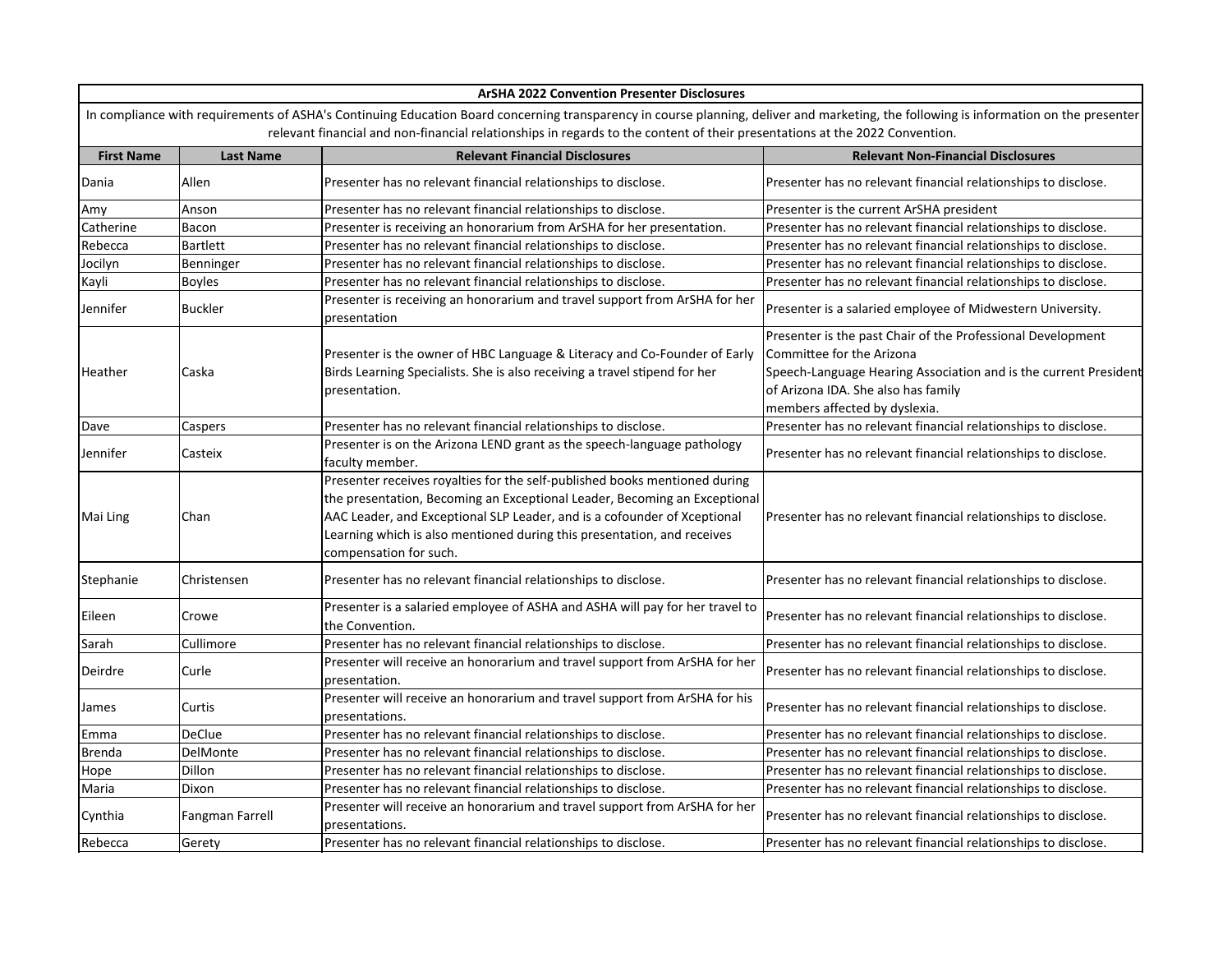|          |                      |                                                                                                                                                        | This material is the result of work supported with resources and                         |  |
|----------|----------------------|--------------------------------------------------------------------------------------------------------------------------------------------------------|------------------------------------------------------------------------------------------|--|
|          |                      |                                                                                                                                                        | the use of facilities at the Phoenix Indian Medical Center located                       |  |
| Naomi H. | Hixson               | Presenter will receive an honorarium and travel support from ArSHA for her                                                                             | in the Phoenix Area of the Indian Health Services. The contents do                       |  |
|          |                      | presentation.                                                                                                                                          | not represent the views of the Indian Health Services or the                             |  |
|          |                      |                                                                                                                                                        | United States Government.                                                                |  |
| Vickie   | Jones                | Presenter has no relevant financial relationships to disclose.                                                                                         | Presenter has no relevant financial relationships to disclose.                           |  |
| Karina   | Kadhi                | Presenter is a co-founder of Early Birds Learning Specialists.                                                                                         | Presenter has volunteered for Arizona IDA.                                               |  |
| Judith   | King                 | Presenter has no relevant financial relationships to disclose.                                                                                         | Presenter has no relevant financial relationships to disclose.                           |  |
| Arianna  | LaCroix              | Presenter has no relevant financial relationships to disclose.                                                                                         | Presenter has no relevant financial relationships to disclose.                           |  |
| Elyse    | Lambeth              | Presenter will receive an honorarium and travel support from ArSHA for her<br>presentation. She is a salaried employee of Seattle Children's Hospital. | Presenter is vice chair of the American Board of Fluency and<br><b>Fluency Disorders</b> |  |
|          |                      | Presenter will receive an honorarium and travel support from ArSHA for her                                                                             |                                                                                          |  |
|          |                      | presentation. She is owner, endoscopist and receives salary from                                                                                       | Presenter is vice president of education of Dysphagia Outreach                           |  |
| Jessica  | Lasky                | MobileScope. She is owner, educational SLP and receives salary from                                                                                    | Project, board member of ArSHA Medical Committee, co-                                    |  |
|          |                      | Evolutionary Education Solutions. Sheis a mentor, educational SLP and                                                                                  | founder of MedSLP Arizona Journal Club and Networking Group                              |  |
|          |                      | receives salary from Medical SLP Collective.                                                                                                           | and member of ASHA.                                                                      |  |
| Jeremy   | Legaspi              | Presenter is an employee owner at PRC-Saltillo.                                                                                                        | Presenter is a member of the ArSHA AAC Committee                                         |  |
| Sarah    | Levi                 | Presenter has no relevant financial relationships to disclose.                                                                                         | Presenter has no relevant financial relationships to disclose.                           |  |
|          |                      |                                                                                                                                                        |                                                                                          |  |
| Colin    | Macpherson           | Presenter has no relevant financial relationships to disclose.                                                                                         | Presenter has no relevant financial relationships to disclose.                           |  |
|          | Mehta                | Presenter will receive an honorarium and travel support from ArSHA for her                                                                             | Presenter has no relevant financial relationships to disclose.                           |  |
| Zarin    |                      | presentation                                                                                                                                           |                                                                                          |  |
|          | Murray, EdD, CCC-SLP | Presenter will receive travel support from ArSHA for this presentation. She                                                                            | Presenter serves as a board member on ASHA's Multicultural                               |  |
| Fe       |                      | is an employee of Northern Arizona University, an organization that values                                                                             | Issues Board; she is on the coordinating committee of ASHA's                             |  |
|          |                      | scholarly publications and presentations; promotion within the university                                                                              | Special Interest Group (SIG) 14, Cultural & Linguistic Diversity                         |  |
|          |                      | may be directly impacted by productivity in these areas.                                                                                               | (CLD).                                                                                   |  |
|          |                      | Presenter will receive an honorarium and travel support from ArSHA for her                                                                             |                                                                                          |  |
|          |                      | presentation. She owns a company, AAC Intervention, through which she                                                                                  |                                                                                          |  |
| Caroline | Musselwhite          | does presentations and consulting. She has consulted with numerous                                                                                     | Presenter is a member of USSAAC and ISAAC and ASHA. She                                  |  |
|          |                      | companies, sometimes doing webinars for pay. She has written multiple                                                                                  | serves on committees for USSAAC and ISAAC.                                               |  |
|          |                      | books through Teachers Pay Teachers (one will be given to attendees for                                                                                |                                                                                          |  |
|          |                      | free).                                                                                                                                                 |                                                                                          |  |
| Majia    | Nadesan              | Presenter is receiving an honorarium from ArSHA for her presentation.                                                                                  | Presenter has no relevant financial relationships to disclose.                           |  |
| Lisa     | Naylor               | Presenter is receiving an honorarium from ArSHA for her presentation.                                                                                  | Presenter is an ArSHA board member, State Advocate for<br>Medicare Policy.               |  |
| Samantha | Peterson             | Presenter has no relevant financial relationships to disclose.                                                                                         | Presenter has no relevant financial relationships to disclose.                           |  |
| Natalie  | Phillips             | Presenter is receiving an honorarium and travel support from ArSHA for her                                                                             | Presenter has no relevant financial relationships to disclose.                           |  |
|          |                      | presentation.                                                                                                                                          |                                                                                          |  |
| Judy     | Rich                 | Presenter is receiving travel and lodging from ASHA for her presentation.                                                                              | Presenter is the 2022 ASHA President.                                                    |  |
| Hailey   | Sandberg             | Presenter has no relevant financial relationships to disclose.                                                                                         | Presenter has no relevant financial relationships to disclose.                           |  |
| Kathryn  | Schabarum            | Presenter has no relevant financial relationships to disclose.                                                                                         | Presenter has no relevant financial relationships to disclose.                           |  |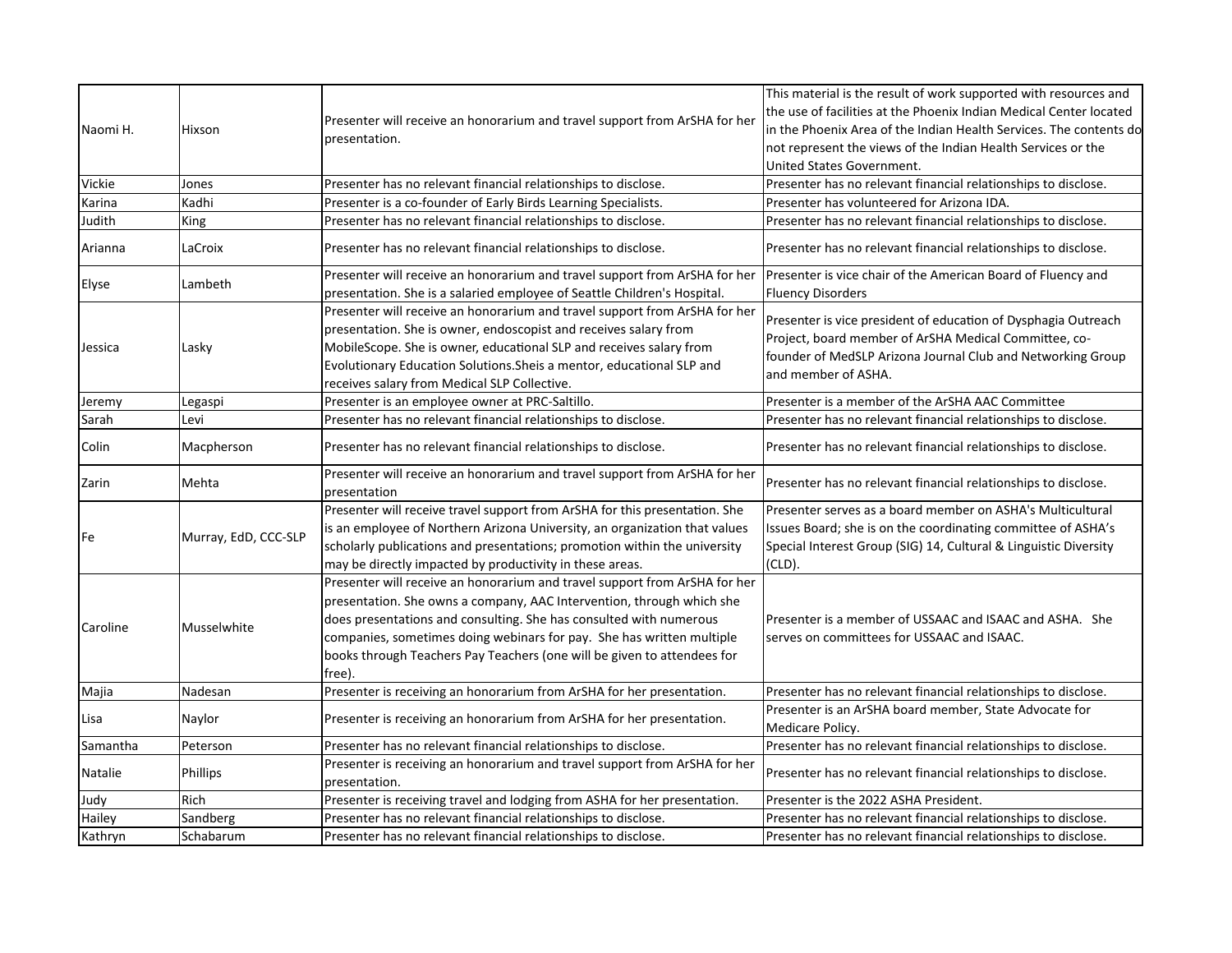| Bridget  | Shanahan Herrick | Presenter is receiving an honorarium and travel support from ArSHA for her<br>presentation. | Presenter has no relevant financial relationships to disclose. |  |
|----------|------------------|---------------------------------------------------------------------------------------------|----------------------------------------------------------------|--|
| Lúcia    | Smith            | Presenter has no relevant financial relationships to disclose.                              | Presenter has no relevant financial relationships to disclose. |  |
| Kaitlyn  | Smith            | Presenter has no relevant financial relationships to disclose.                              | Presenter has no relevant financial relationships to disclose. |  |
| Sandra   | Stewart          | Presenter has no relevant financial relationships to disclose.                              | Presenter has no relevant financial relationships to disclose. |  |
| Michelle | <b>Thomas</b>    | Presenter has no relevant financial relationships to disclose.                              | Presenter has no relevant financial relationships to disclose. |  |
| Dana     | Threet           | Presenter has no relevant financial relationships to disclose.                              | Presenter has no relevant financial relationships to disclose. |  |
| Eileen   | Tokarz           | Presenter has no relevant financial relationships to disclose.                              | Presenter has no relevant financial relationships to disclose. |  |
| Jacob    | Tryon            | Presenter has no relevant financial relationships to disclose.                              | Presenter has no relevant financial relationships to disclose. |  |
| Ethan    | Walsh            | Presenter has no relevant financial relationships to disclose.                              | Presenter has no relevant financial relationships to disclose. |  |
| Kathryn  | Williams         | Presenter has no relevant financial relationships to disclose.                              | Presenter has no relevant financial relationships to disclose. |  |
| Sydney   | Zwyghuizen       | Presenter has no relevant financial relationships to disclose.                              | Presenter has no relevant financial relationships to disclose. |  |